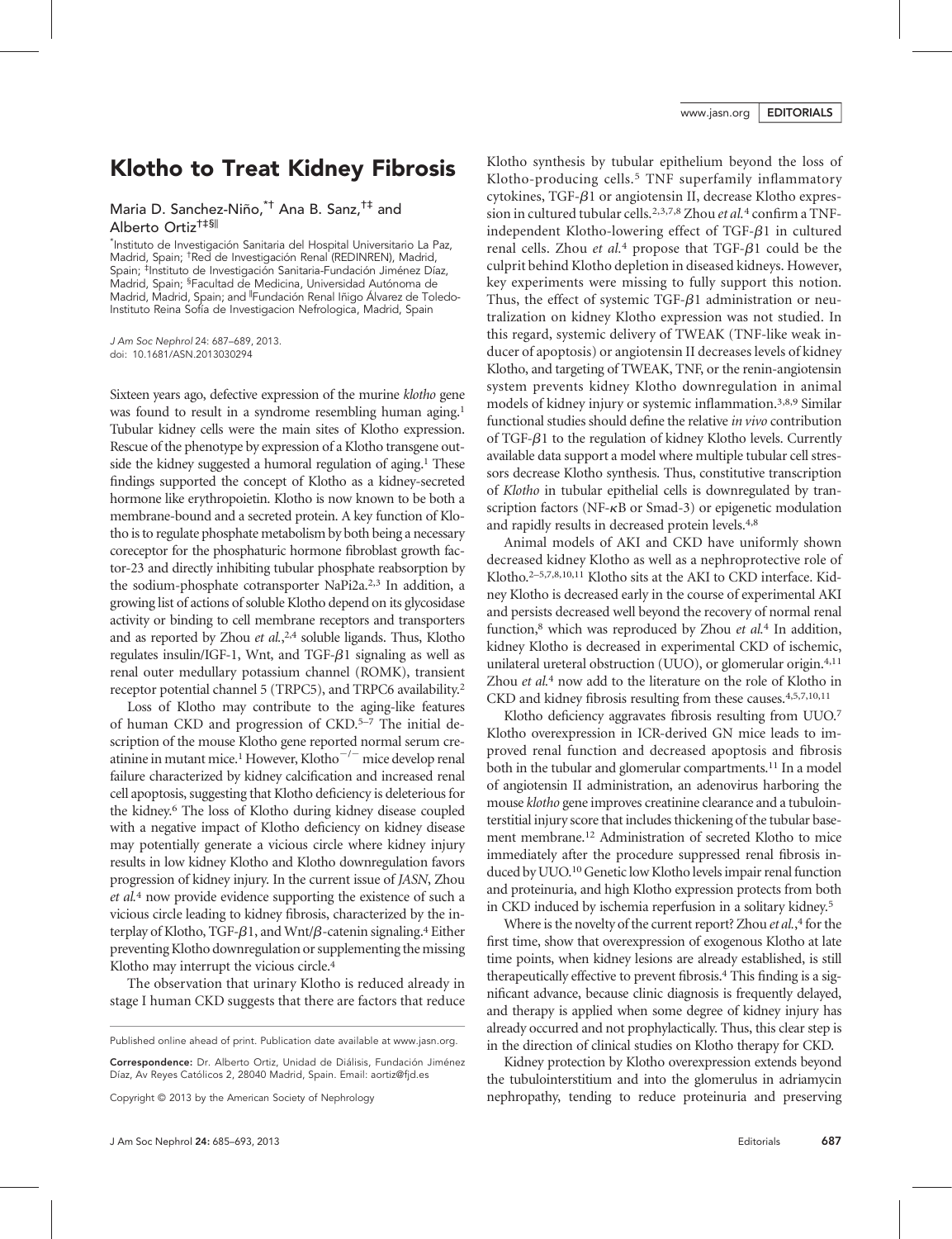nephrin expression.4 Whether Klotho might even restore nephrin expression should be further studied. Glomerular protection is in accordance to observations of Klotho reducing glomerulosclerosis in ICR-derived GN mice and reducing proteinuria in ischemia reperfusion-induced CKD.5,11 This finding suggests podocyte actions of Klotho. Indeed, in addition to protecting from angiotensin II or TGF- $\beta$ 1–induced cell stress, Klotho downregulates the TRPC6 channel. TRPC6 hyperactivity of genetic origin promotes podocyte injury in humans.

Klotho decreases oxidative stress, apoptosis, and proinflammatory and profibrotic responses in kidney cells.<sup>3</sup> Zhou et al.<sup>4</sup> further address the potential mechanisms of nephroprotection by Klotho, focusing on TGF- $\beta$ 1 and Wnt/ $\beta$ -catenin signaling and kidney fibrosis. In Klotho-deficient mice, persistent Wnt activation leads to stem cell depletion in some tissues, but the kidney and fibrosis were not studied.13A reduction of Wnt signaling and kidney fibrosis was recently reported in UUO mice treated with a Klotho-encoding plasmid.14 Wnt3a induced prolonged tubular cell cycle arrest at the G(2)/M phase, a condition known to promote the release of TGF- $\beta$ 1.<sup>14</sup> Zhou *et al.*<sup>4</sup> thus provide a link between two known antifibrotic actions of Klotho: inhibition of TGF- $\beta$ 1 and Wnt signaling.<sup>4</sup> Klotho bound to Wnt ligands and repressed profibrotic Wnt-induced transcription of  $\beta$ -catenin targets in response to TGF- $\beta$ 1 in tubular epithelial cells.<sup>4</sup> This mechanism should be added to the already known capacity of Klotho to directly bind to and inhibit the  $TGF- $\beta$  type II receptor$ tor.10 In murine CKD, Klotho was downregulated in the same tubules where  $\beta$ -catenin was active. Furthermore, in vivo expression of secreted Klotho inhibits the activation of renal  $\beta$ -catenin and myofibroblasts, decreasing extracellular matrix deposition.4

Zhou et al.<sup>4</sup> emphasize a key difference between Klotho and other Wnt antagonists.4 Secreted antagonists of Wnt signaling are generally upregulated by  $Wnt/\beta$ -catenin signaling, which leads to increased expression of these molecules in injured kidney and may contribute to limited Wnt signaling. By contrast, Klotho is downregulated during kidney injury, further favoring  $Wnt/\beta$ -catenin signaling and additional tissue injury. In this regard, exogenous soluble Klotho induced the expression of endogenous, full-length Klotho expression in vivo and even restored the expression of endogenous Klotho in injured kidneys.4

As with any novel research, new questions arise. Is there a role for Klotho downregulation in TGF- $\beta$ 1 or Wnt/ $\beta$ -catenin–induced fibrogenesis in other organs? Could Klotho be protective in these other organs? A bidirectional relationship has been described between Klotho in both inflammation and fibrosis. Inflammatory and profibrotic factors downregulate Klotho expression. Klotho may downregulate fibrosis and inflammation. Is fibrosis or inflammation the main target of Klotho? What is the relative contribution of these two effects of Klotho to tissue protection? Is there any relationship between the present observation and phosphate metabolism? Other than preventing Klotho downregulation or supplementing the missing Klotho, as illustrated by Zhou et al.,<sup>4</sup> there is a third potential way to intervene on the Klotho–kidney axis. This way consists of preventing the consequences of Klotho deficiency. Renal failure in Klotho<sup>-/-</sup> mice is dependent on abnormal phosphate disposal based on the results of dietary or genetic manipulation.<sup>6</sup> Early mortality and kidney injury in Klotho $^{-/-}$  mice improves when the Npt2a gene encoding a key proximal tubular phosphate transporter is targeted, leading to hypophosphatemia. In this regard, higher serum phosphate levels are associated with a decreased nephroprotective response to renin-angiotensin system targeting in clinical trials.15 Additional studies should unravel the relationship between this clinical observation, our current understanding of the role of Klotho in kidney injury and phosphate regulation, and the antifibrotic actions observed in cultured renal cells in the absence of modulation of phosphate levels.

In conclusion, an expanding number of factors leading to kidney injury suppresses the transcription of Klotho in tubular cells. In turn, Klotho downregulation allows the development of a full-blown profibrotic response.<sup>4,10</sup> The finding that delayed therapy with soluble Klotho prevents tubulointerstitial and glomerular injury and fibrosis may help design clinical interventions. Eventual interventional studies in humans may either target the factors that decrease Klotho expression or use of recombinant Klotho or Klotho-derived peptides to treat kidney injury.

## ACKNOWLEDGMENTS

Funding was from Instituto de Salud Carlos III and Federacion española de enfermedades raras funds FIS PS09/00447, Instituto de Salud Carlos III–Redes Temáticas de Investigación Cooperativa Sanitaria REDinREN/RD06/0016, RD12/0021, and Comunidad de Madrid/Consorcio Investigación Fracaso Renal Agudo S2010/ BMD-2378. Salary support: Fondo de Investigación en Salud (to M.D.S.-N. and A.B.S.) and Programa Intensificación Actividad Investigadora Instituto de Salud Carlos III/Agencia Laín-Entralgo/CM (to A.O.).

#### **DISCLOSURES**

None.

#### REFERENCES

- 1. Kuro-o M, Matsumura Y, Aizawa H, Kawaguchi H, Suga T, Utsugi T, Ohyama Y, Kurabayashi M, Kaname T, Kume E, Iwasaki H, Iida A, Shiraki-Iida T, Nishikawa S, Nagai R, Nabeshima YI: Mutation of the mouse klotho gene leads to a syndrome resembling ageing. Nature 390: 45–51, 1997
- 2. Hu MC, Moe OW: Klotho as a potential biomarker and therapy for acute kidney injury. Nat Rev Nephrol 8: 423–429, 2012
- 3. Izquierdo MC, Perez-Gomez MV, Sanchez-Niño MD, Sanz AB, Ruiz-Andres O, Poveda J, Moreno JA, Egido J, Ortiz A: Klotho, phosphate and inflammation/ageing in chronic kidney disease. Nephrol Dial Transplant 27[Suppl 4]: iv6–iv10, 2012
- 4. Zhou L, Li Y, Zhou D, Tan RJ, Liu Y: Loss of Klotho contributes to kidney injury by releasing repressions of Wnt/ $\beta$ -catenin signaling. J Am Soc Nephrol 8: 771–785, 2013
- 5. Hu MC, Shi M, Zhang J, Quiñones H, Griffith C, Kuro-o M, Moe OW: Klotho deficiency causes vascular calcification in chronic kidney disease. J Am Soc Nephrol 22: 124–136, 2011
- 6. Ohnishi M, Razzaque MS: Dietary and genetic evidence for phosphate toxicity accelerating mammalian aging. FASEB J 24: 3562–3571, 2010